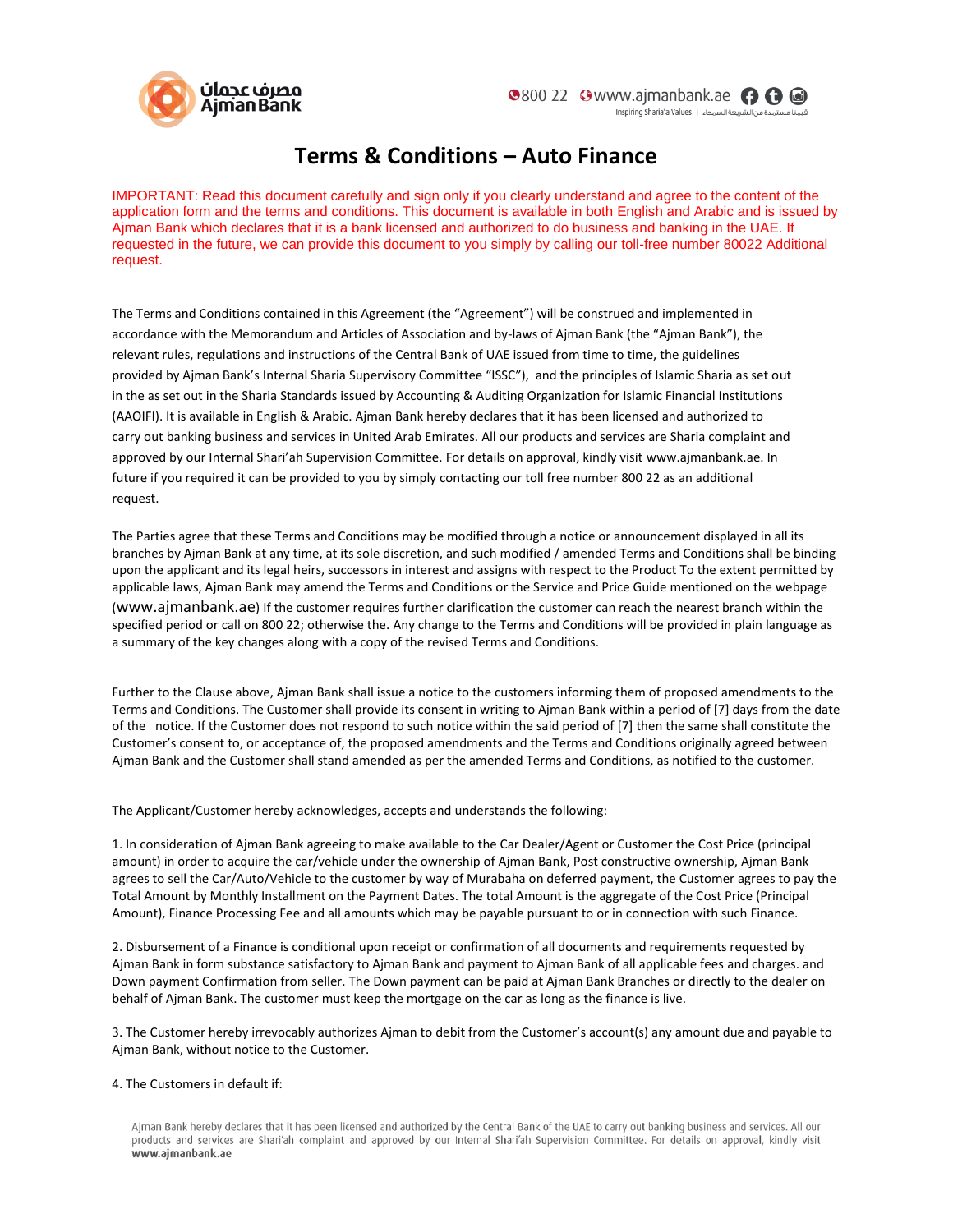

- Any monthly Installment is not paid in full on its payment date;
- There is a breach of any of term(s) of a Finance;
- The Customer's employment is terminated, his monthly salary stopped or his work permit or residence visa (if any) are cancelled;
- Any information provided in the Finance Application form is found or considered by Ajman Bank to be incorrect;
- The Customer or his guarantor(s) (if any) goes into bankruptcy, insolvency, liquidation, is declared incapable or dies; or
- The Customer defaults under any other obligation or agreement to Ajman Bank.
- The car is not mortgaged or the Mortgage is released without written permission by Ajman Bank.
- The Car is outside the country without Aiman bank permission.

5. On the occurrence of a default by the Customer, the outstanding balance of all Finances along with all accrued Profit, charges and fees shall immediately become due and payable by the Customer and/or the guarantor(s), if any, and Ajman Bank shall have the right to demand the immediate payment of all such amounts. On receipt of any payment from the Customer, where the Customer is in default of a Finance, such payment shall be applied by Ajman Bank to pay such obligations of the Customer to Ajman Bank as Ajman Bank may see fit.

6. The Customer hereby acknowledges and confirms that a default in respect of any Finance shall constitute a default for the purpose of all Finances of the Customer from Ajman Bank.

7. If the Customer is in default Ajman Bank shall have the right to: (i) demand the immediate payment of all amounts in relation to such Finances; (ii) enforce any security provided to Ajman Bank in respect of Finances or any other Finance between the Customer and Ajman Bank (this includes set off and enforcement of security, provided for other Ajman Bank Finances / Facilities, over assets of the Customer); (iii) take any action and exercise such rights and remedies as are provided for herein or as are otherwise available to Ajman Bank under applicable law; and/or (iv) present all cheques provided to Ajman Bank by the Customer.

8. If any Monthly Installment is not paid on its due date of payment, then without prejudice to any other right or remedy of Ajman Bank, the Customer shall be liable to pay Late Payment Fee set forth on the Schedule of Fees and Charges which is subject to the donation on behalf of Customer

9. If the Customer wishes to pay all or part of the Finance early, the Customer must notify Ajman Bank of such. Ajman shall advise the Customer of the outstanding amount, Charges, Monthly Installment(s), early settlement charges, other amounts due to Ajman bank under the Finance on such prepayment.

10. The acceptance by Ajman Bank, of any partial payment of any installments, which are then due from the Customer, does not constitute a waiver by Ajman Bank, of any right to full repayment.

11. By signing an application for the Finance, the Customer warrants and represents that the information given therein is true and accurate and the Customer hereby authorizes Ajman bank to make such enquiries as it considers necessary to confirm this information.

12. The Customer hereby undertakes to check the communication sent by Ajman bank to the Customer via Notices, Statements, Emails, SMS or any other means. If no objection is received from the Customer within thirty (30) days of dispatch of a notice or statement, then the transaction or balance shown therein will be considered correct.

13. The Customer agrees that Ajman bank may charge the Returned Cheques Fee (as set out in the Tariff of Charges) for any returned cheques.

14. The Customer undertakes:

- To deposit the monthly salary and/or other income with Ajman Bank if he applied under Salary transfer Segment;
- To deposit with Ajman Bank cheques in relation to all monthly installments;

Aiman Bank hereby declares that it has been licensed and authorized by the Central Bank of the UAE to carry out banking business and services. All our products and services are Shari'ah complaint and approved by our Internal Shari'ah Supervision Committee. For details on approval, kindly visit www.ajmanbank.ae